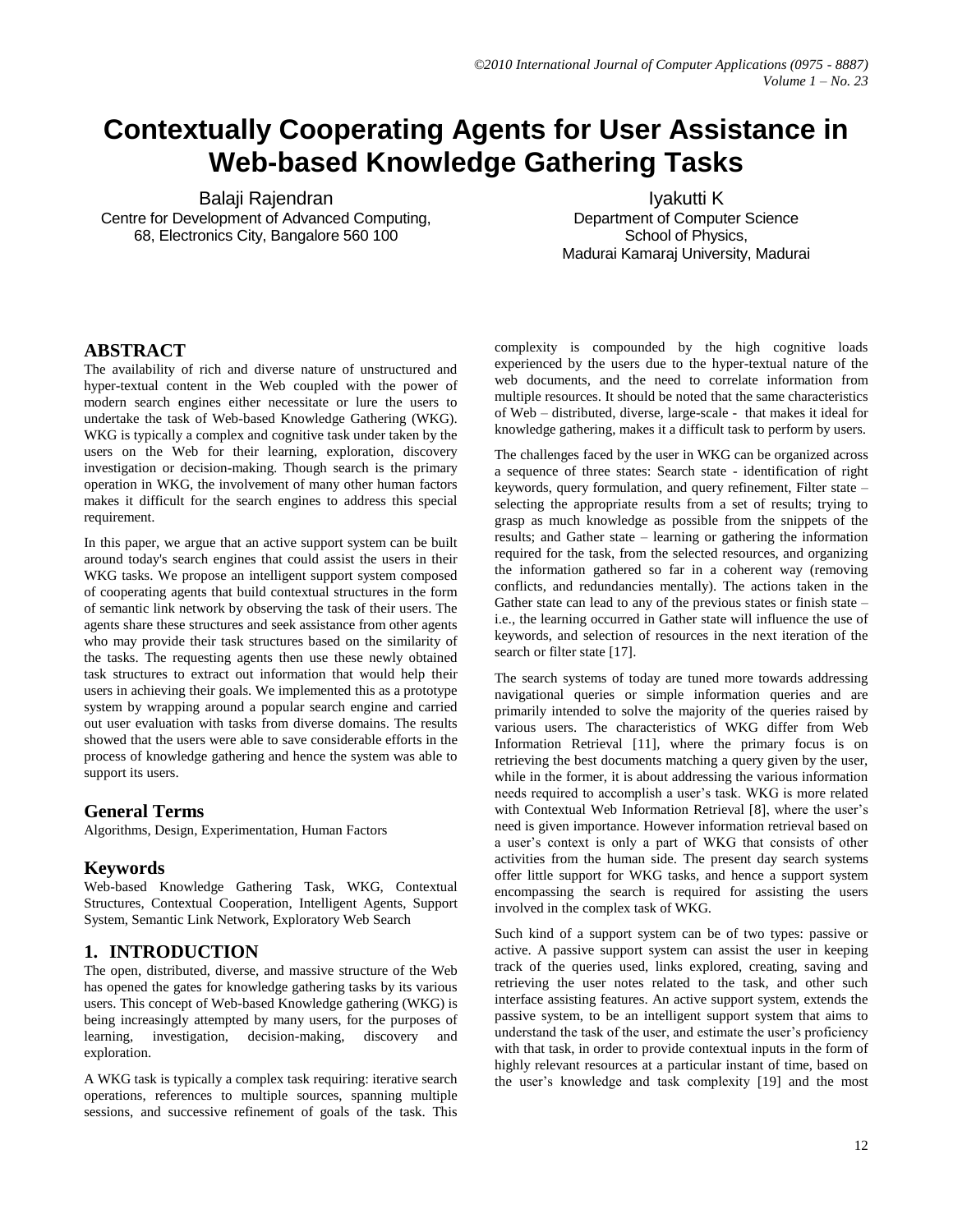appropriate keywords to use for exploring further to progress in the particular task.

Such an intelligent support system needs a framework equipped with the complete knowledge of the Web's information. As this appears infeasible today, and as attempts to achieve the vision of semantic web [12] is still in progress, users would continue to make their own efforts for knowledge gathering. However, we believe that the present day state-of-the-art tools can do much better to provide active support to the users in such kind of WKG tasks.

In this paper, we propose an active and intelligent support system based on the behavioral information gathered from the users involved in WKG tasks. We use agents that are modeled on BDI style architecture, and is associated with every user, who uses the system for WKG. The basic concept is that the agent learns and constructs a contextual structure in the form of a semantic link network [25] based on the keywords used and the links (resources) explored by the user. This structure reflects the contextual characteristics of the task that the user is trying to address. The agent uses this structure and seeks assistance from other agents that might have assisted their users in similar such tasks. The inputs collected from other agents are again aggregated into a semantic link network that could be used by the agent for assisting its user, as the user progresses. The process of seeking and obtaining assistance from other agents is made possible through the contextual structures represented in the form of semantic link networks, thereby paving the way for contextual cooperation among agents. Section 2 presents the background and related works to WKG and agent-based systems for user assistance. Section 3 details our approach, with algorithms for constructing the contextual structures, and for gathering knowledge from others agents. Section 4 gives the details of implementation, and Section 5 gives the process of user evaluation and results.

## **2. RELATED WORK**

Web-based Knowledge Gathering tasks are kind of information foraging activity [16] carried out by users on their own in the web, with the help of search engines. The primary intentions could be to explore, learn, discover, or investigate in order to take a decision. The earlier works focused on improving the search engines to address these kinds of tasks.

The queries used by the users in search engines were analyzed and categorized into information queries, navigation queries and transaction queries [2]. The information queries were the ones that the users were looking for support, and soon the major search engines implemented query suggestion features. The query suggestion feature also included correction of spellings and use of different words in the keyword string. However, it was soon realized that search engines were looking at queries of the user and not the tasks of the user, for which the user has been approaching the search engine.

This lead to the research in identifying and focusing on the information needs of the users and the development of contextual strategies for performing contextual information retrieval being addressed [8]. These contextual strategies typically focused on user profiling and web mining techniques and most of them used implicit methods for identifying the user's need. For instance the online discovery of frequent path traversal patterns, through a user's click stream data has been explored in [13], and a cognitive structure for contextual information retrieval is proposed in [23].

The information needs of a user are mainly influenced by the task that the user needs to perform, at a given instance of time, which lead to the analysis of the Web-based information tasks and the proposal of different taxonomies [21] [9]. The kind of search involved in these types of tasks was referred as exploratory search [15] and the need to redesign the search interfaces or to build features such as WordBars [7] or to have a support system [6] for the users involved in such exploratory tasks were researched [24].

Software Agents have evolved as a paradigm of programming over the years. Their usefulness in implementing systems that support users is popular, because of their inherent autonomous and communicational designs. With respect to information retrieval, agents have been modeled as intelligent interface agents for Web information retrieval in many works as in [14] and [10]. Agents were also used for personalized information retrieval, particularly over the Web as in [3] and [1].

In our approach we observe the user behavior and convert it into a contextual structure to identify a task implicitly. The contextual structure is then used by intelligent agents for communicating, sharing and learning from similar agents located in an environment designed for Web-based knowledge gathering tasks. The inputs collected from other agents are utilized by the agent, for recommending and supporting the user involved in WKG tasks. This focused approach of assisting the users by learning from the activities of the users themselves is the salient and distinguishing feature of our technique, which is explained in detail in the next section.

# **3. OUR APPROACH**

Our approach is first to identify and understand the WKG task of the user. We propose a simple BDI agent-based model that operates in an environment designed specifically for carrying out WKG tasks and continuously monitors the behavior of the user, to arrive at a fair description about the task. The agent's task is to deduce the desires, intentions and belief of the user with respect to the WKG task from the observable actions of the user. As a user proceeds with a task, the agent observes the actions (behavior) of the user, and represents them in a contextual structure corresponding to the WKG task. This contextual structure (SLN) is then refined and used for communication with other agents who evaluate the structure for similarity with their existing tasks structures and present the closest one as the result, which is used by the requesting agent for assisting its user.

# **3.1 An Environment for Web-based Knowledge Gathering**

The agents operate in an environment designed for WKG tasks. The environment is a Web-based system that consists of a search interface that can be used by the users for querying. The keywords used, and links explored by the users are captured in this environment, and can be viewed by the user while he continues with his task. The system consists of agents that correspond to each user, and studies their patterns in order to assist them. The agents are cognitively designed with a simplified BDI architecture [20] and are designed to cooperate with each other without expectation of any rewards. The environment also consists of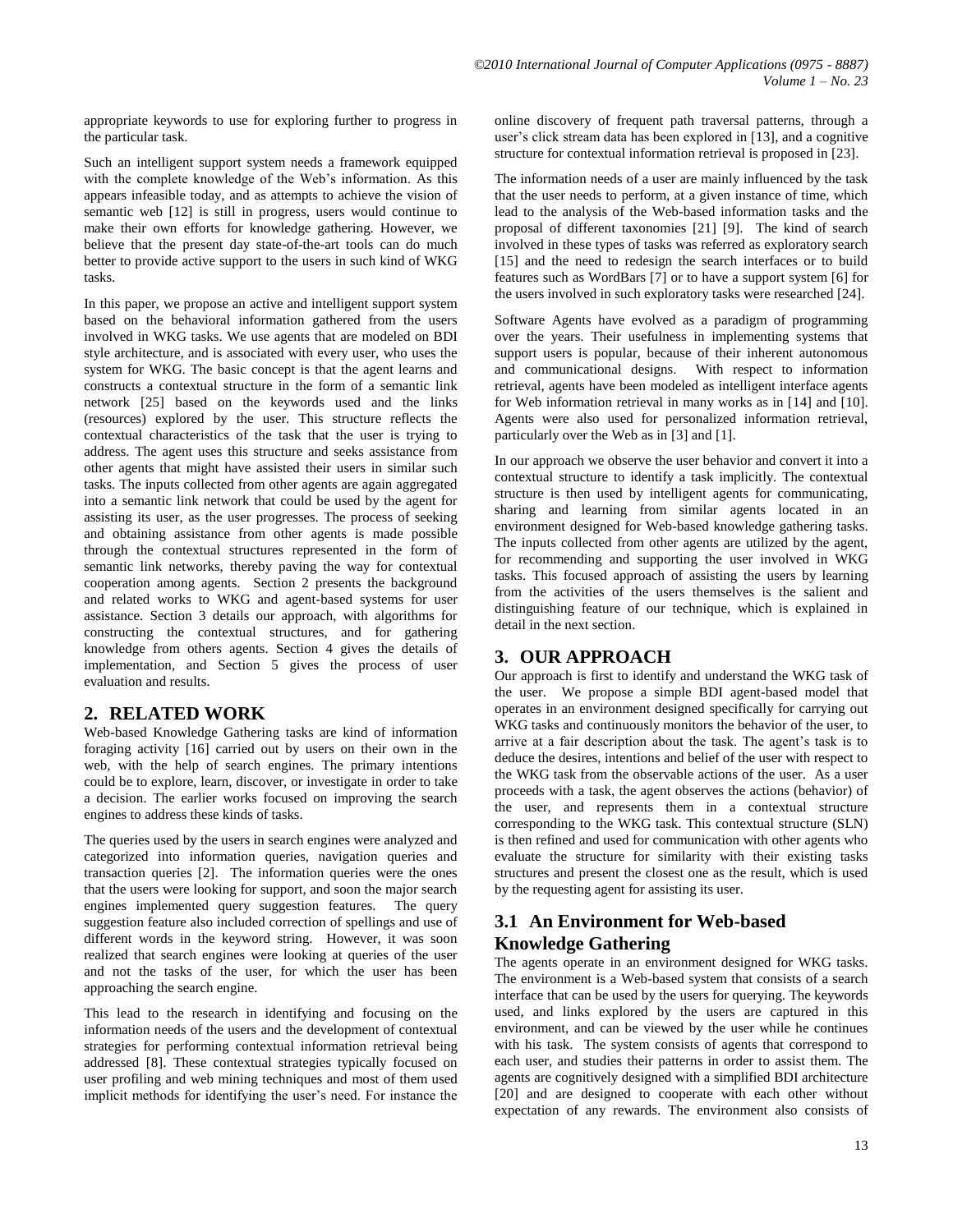tools such as memory aids for note-taking, marking and labeling of particular resources, and features for recording the feedback on the usefulness a particular resource.

#### **3.2 Construction of the Contextual Structure**

Every user is associated with an agent. When a user starts with a task, the agent corresponding to the user gets activated and monitors the actions of the user. The user's state during the performance of a WKG task can be mapped to any of the following: Search, Filter, Gather and Decide states; and typically a user will be seamlessly switching from one state to another [17]. As the user uses various keywords through the available search interface they are recorded by the system which helps the agent to construct a contextual structure. The links explored by the user, through the results obtained from the search engine are also recorded and associated with the respective keywords used by the user.

The keywords used and resources explored by the user constitute the intentions of the user. The agent has to now implicitly arrive at the beliefs of the user with respect to the given task. The beliefs indicate the knowledge level of the user, for that particular task, and the interaction of this agent with other agents might lead to the identification of the required elements for accomplishing the task successfully, which could be used to guide its user and bridge their knowledge gap. The desires of the BDI agent are obvious – to obtain the knowledge required for the task at the earliest. These kinds of BDI agents form the basis for intentional systems [4].

The contextual structure is organized as a semantic link network [25] with the keywords as the anchors for the resources under them. The resources are represented as URLs along with their captions extracted from the results returned by the search engine. The keywords are in turn associated with the tasks, for whose purpose these keywords were used by the user. The tasks are represented as labels that are either set by the user, any time during the execution of a WKG task, or set automatically to a timestamp value by the system for unique identification. Figure 1 gives a conceptual description of two contextual task structures T1 and T2.



**Figure 1. A Sample Contextual Structure of two WKG Tasks T<sup>1</sup> and T<sup>2</sup> .**

This contextual structure, being built by the agent, is reorganized during and after the construction process, in order to bring consistency and clarity for the identification and understanding of the task by the agent. It would also help an agent to arrive at an estimate for the complexity of the task based on the user's action [19]. The reorganization would effect changes to the structure in terms of resource, keywords and task associations. The process of reorganization is as follows: When a resource anchored with a keyword is already present in the structure anchored to a different keyword then the similarities between the two keywords and their associated resources are examined. If they share more than half the number of resources then one of the keyword needs to be removed, and those resources that are not present in the other has to be associated with it. The choice of the keyword for removal has to come from a master structure, being built by a master agent. We term the a master structure as the reference semantic link network.

The reference semantic link network is an aggregation of all the structures constructed so far in the system, by various agents. This structure due to its nature of composition and continuous reorganization makes it a master structure that has tasks composed of the widely used keywords and prioritized resources associated with those keywords. It also has the ability to distinguish a task from another and the ability to integrate similar tasks. This master structure acts as the source of reference for the structures constructed by the agent, in determining a task, finding and using an appropriate keyword etc… However, this structure would be useful for an agent, only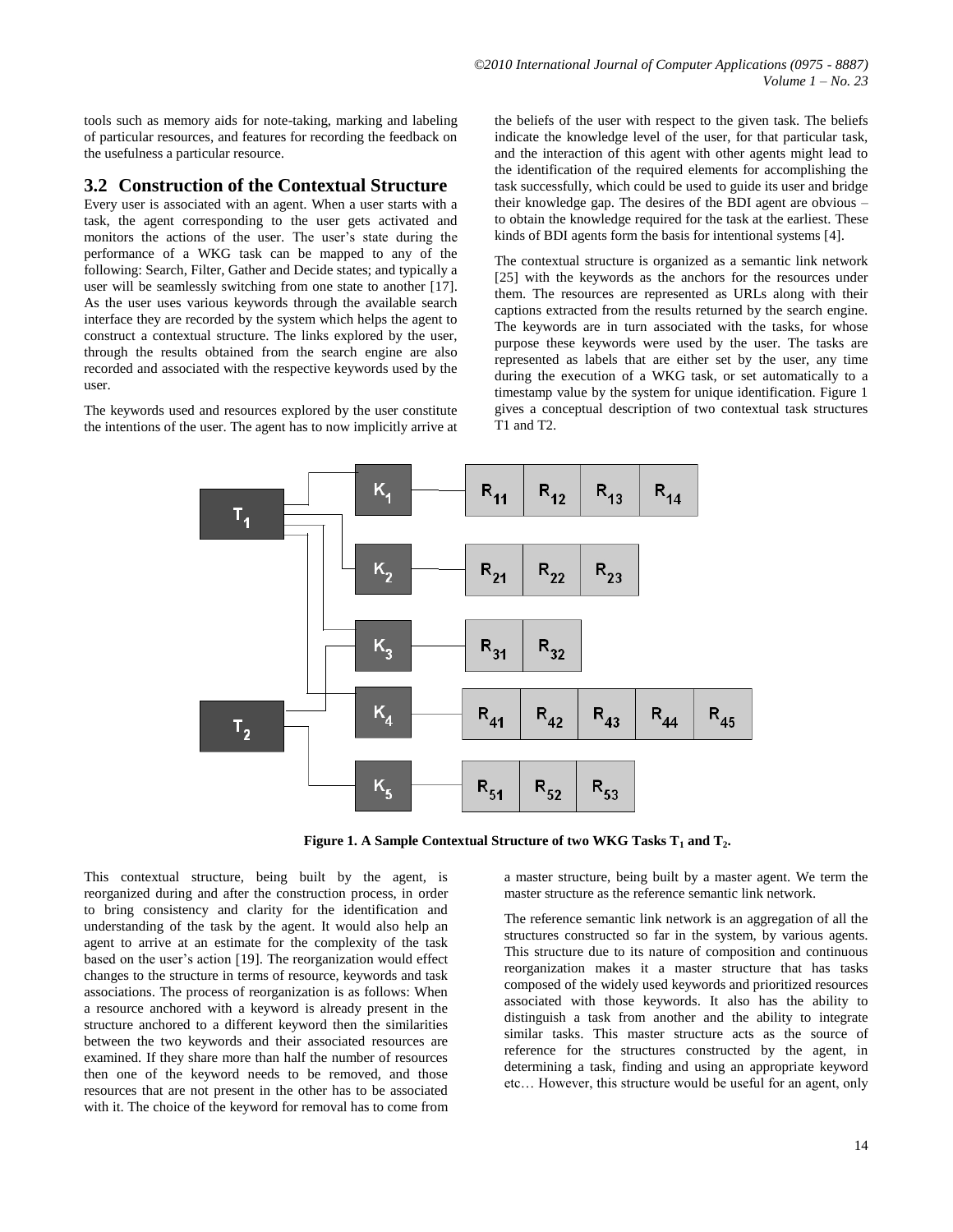when its user is executing a task that is same or similar to an already executed task by some other user.

This process of constructing a contextual structure with assistance obtained from a master agent will help the agent to identify a task, and understanding it through the keywords and resources. Each of the keywords present in the reorganized structure would then indicate a concept in relation to the task. The construction of the contextual task structure for a task is summarized in Algorithm 1.

**Algorithm 1:** Constructing the Contextual Structure of the Task **Inputs:** Keyword K and it's associated Resource List RL; Task Structure TS;

**Output:** New Structure TS

void **constructTaskStruct** (K, RL, TS ) **Begin**

 $if (TS == NULL) then$ 

TS.append(K);

**exit;**

**end if**

/\* Find whether K already exist in TS. If yes, append the new resources in RL to K in TS. \*/

for each keyword K<sub>i</sub> in the existing structure TS do

```
if (K == K_i) then
```
/\* Keyword K already exists in TS; so add the new resources in RL to K \*/

**for** each resource R<sup>j</sup> in RL **do if**  $K_i$  does not refer to  $R_i$  **then**  $K_i$  .append  $(R_i)$ ; **end for exit; end if**

#### **end for**

 /\* Keyword K not found in TS; Request the reference semantic link network for a better alternative keyword used commonly for the Keyword K and its resources \*/

 $newK = master$ .  
\nalternativeKeywords  
\n $K$ ;

#### **if** (new $K \equiv K$ ) **then**

/\* K is either most commonly used or has not been encountered by the master agent so far. So add K and RL to TS \*/

TS.add(K);

//K already contains the resource list RL

**exit; else** 

**End.**

```
/* Find whether newK is in TS */ 
for each keyword K<sub>i</sub> in TS do
```
 $\mathbf{if}$  (new $\mathbf{K} \equiv \mathbf{K}_i$ ) **then** 

/\* User has used a modified version of the same query, and hence has not moved to a different concept \*/

```
for each resource R_i in RL
              K_i .append (R_j);
                  exit;
                end if
              end for
    /* K and its replacement newK are new to TS; */for each resource Rj
in RL
              newK.append (R_i);
TS.append (newK); 
    end if
```
## **3.3 Contextual Cooperation among Agents**

As the agent constructs a contextual structure of the task being executed by its user, it puts that structure seeking assistance from other agents that might possess a similar contextual structure. Each of the agents in the system then examines the presented structure and its relatedness with their own existing structures. If there is a significant match of a structure that exists in their database, it is presented to the agent seeking assistance along with a value indicating their relatedness between the structures. The relatedness is calculated as a function of matching keywords, matching resources, and task labels. This makes sense because of the reorganization of the contextual structures carried out by every agent, leads to the use of uniform keywords in similar kind of tasks with inputs obtained from the master agent. The relatedness value falls into three categories: High Relevancy – when two structures share more than half the number of keywords and their associated resources, Potentially Relevant – when two structures share either half the number of keywords or half the number of resources, and Low Relevancy – when two structures neither share half the number of keywords nor half the number of resources. The responding agents will typically put their task structure for offer only if they are highly relevant, and only upon sensing repeated requests, will offer the potentially relevant structures. There is a special case within the cases of high relevancy, when the agent will not offer its tasks, if it does not contain any new keyword or resources that are not present in the contextual structure of the requesting agent.

The agent that sought the assistance then validates the offers from various agents that might have responded to its request. The requesting agent has to select such a structure that would enhance the knowledge of its user and at the same time be relevant to the current task. The agent can also select more than one structure and integrate them into a new structure. Basically the agent starts by selecting the most related structure received, and scans it for the new keywords and resources, that are not present in its existing structures and recommends them at appropriate instances to its user. For instance if two new keywords are found then they represent two concepts that might be required for accomplishing the task. The resources associated with the keywords will be presented one after the other as the user progresses in the task. In some instances, even the keywords would be suggested to the user by the agent. The algorithm for the enrichment of the contextual structures is presented below, which internally uses Algorithm 1 for the construction of the new task structure.

#### **Algorithm 2:** Enrichment of a Contextual Structure.

**Inputs:** Task Structure TS1, of the requesting agent; Task Structure TS2 of the responding agent selected for enrichment. **Output:** A new enhanced structure TS3 that could be used to enrich TS1.

#### **Task Enrich (Task TS1, Task TS2)**

#### **Begin**

 $K[\] =$  List of keywords that are in TS2 but not in TS1 and TS3;

> **for** each keyword i in K[] **do**  $RL = Get$  the Resource List associated with K[i]; **constructTaskStruct (K[i], RL, TS3); end for**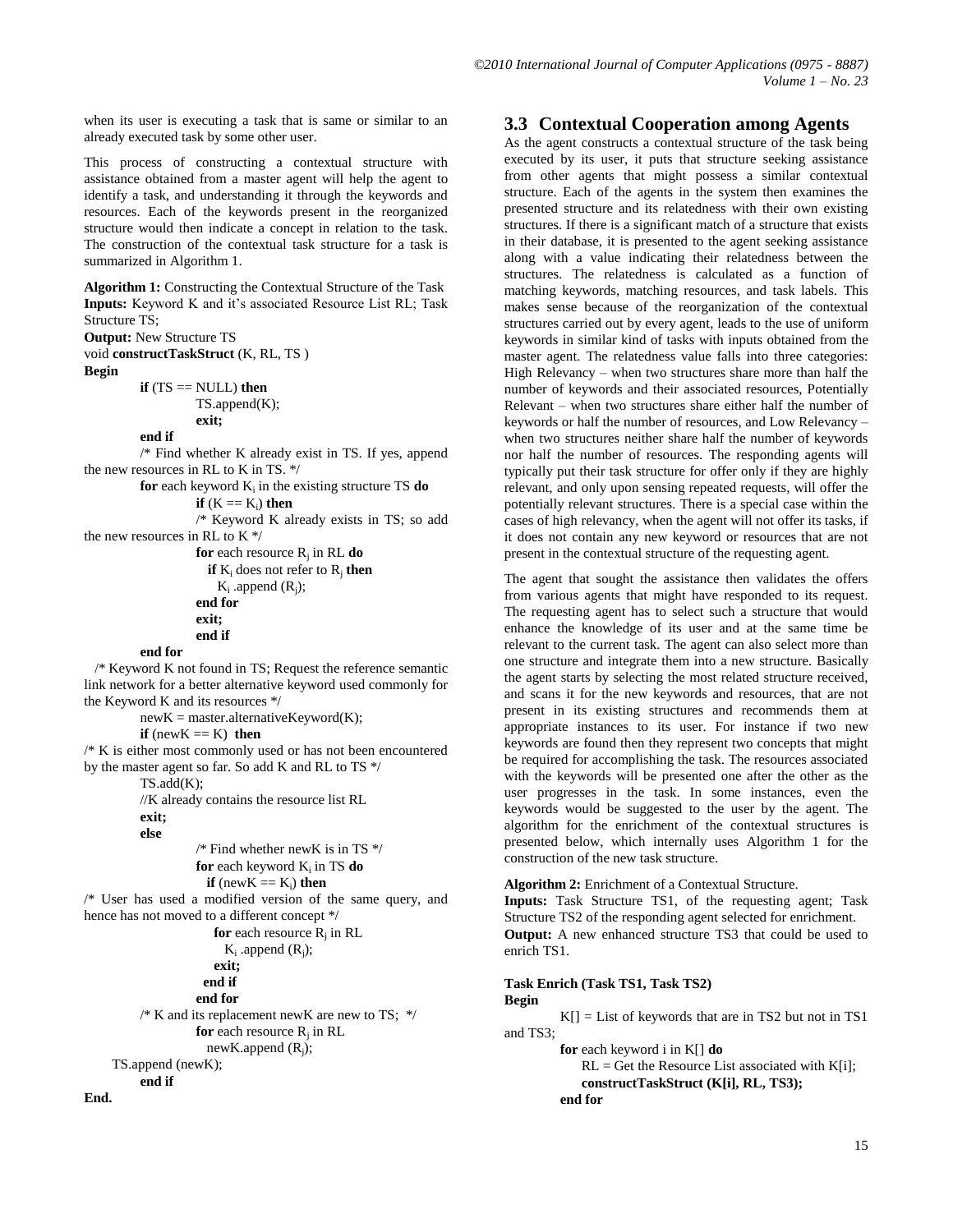$NewResKey[] = List of keywords containing those$ resources that are in TS2, but not in both TS1 and TS3;

/\* These are the resources associated with a keyword, that already exists in TS1; \*/

**for** each keyword i in NewResKey[] **do**

 RL = Get the Resource List associated with NewResKey[i];

> **constructTaskStruct (NewResKey[i], RL, TS3); end for**

return TS3;

**End.**

#### **4. IMPLEMENTATION**

The above concepts are implemented as a proof-of-concept Web application. The application uses the standard struts framework and AJAX based client interfaces. We use the Google AJAX Search API [5] for implementing the search interface. The system has been designed in such a way that the user does not have to leave the environment, while performing the WKG task. This has been achieved through the use of AJAX-based dockable windows that open the resources clicked for exploration by the user, from the search results returned by the search engine.

The agents are implemented as a program that tracks the activities of their respective users and organizes them into a contextual structure at the server side of the system. The contextual structure is represented through a hash-map based data structure, which is converted to the relational format for storing in the database with each user agent having access to its own database. These structures can be retrieved back which will help the users to continue with their task in multiple sessions. The agents during the process of construction of the contextual structure, passes the information to a master agent that constructs the reference semantic link network. The master agent keeps receiving inputs from other agents during task execution by various users. The master agent will also receive requests from the agents for finding a suitable keyword to anchor resources in their contextual structures, by giving the current keyword.

The algorithms described are invoked by the agent program when required. The contextual cooperation among agents is implemented through a variation of the Contract Net Protocol [22], with an agent that plays the role of a manager in receiving support requests from agents and notifying other agents about it. The manager agent also passes back the received responses back to the requesting agent and therefore acts as an intermediary between requesting agents and responding agents. In this way, all an agent needs to do is to put its contextual structure to the manger and wait for its response. The manager agent is also responsible for handling simultaneous requests from various agents. Figure 2 illustrates the role of manager agent in handling the requests for assistance in various task structures.



**Figure 2. Manager Agent Receiving Requests from A1 and A4, and Requesting Assistance.**

## **5. EVALUATION**

The user evaluation was carried out through the following **.**experiments. Eight users organized into four groups participated in the experiments, with each group consisting of two users. Four tasks T1 to T4 were identified from two different domains and allotted to different users. The participants were selected in such a way that they were naïve to the given WKG tasks. Eight agents A1 to A8 were spawned for assisting the eight users. The tasks T1 and T2 were from the domain of Computer Network Security in the topic of Intrusion Detection Systems, and tasks T3 and T4 were from the domain of Architectural Engineering in the topic of Deep Foundations. Task T2 was chosen in such a way it was more complex than T1, and T4 is complex than T3.

The users as a proof of their task completion had to submit the online notes prepared by them during their task execution. They were also given enough time and were allowed to carryout the task in multiple sessions. In round I, inputs were not sought by the agents, and hence the users were left on their own, with only the passive support system to perform the tasks. As the users performed the tasks, the agents A1 to A8 constructed the contextual structures based on the keywords and resources explored by their respective users. Table 1 summarizes the task structures of the agents A1 to A8, the complexity of the tasks, and the keywords and resources in each structure.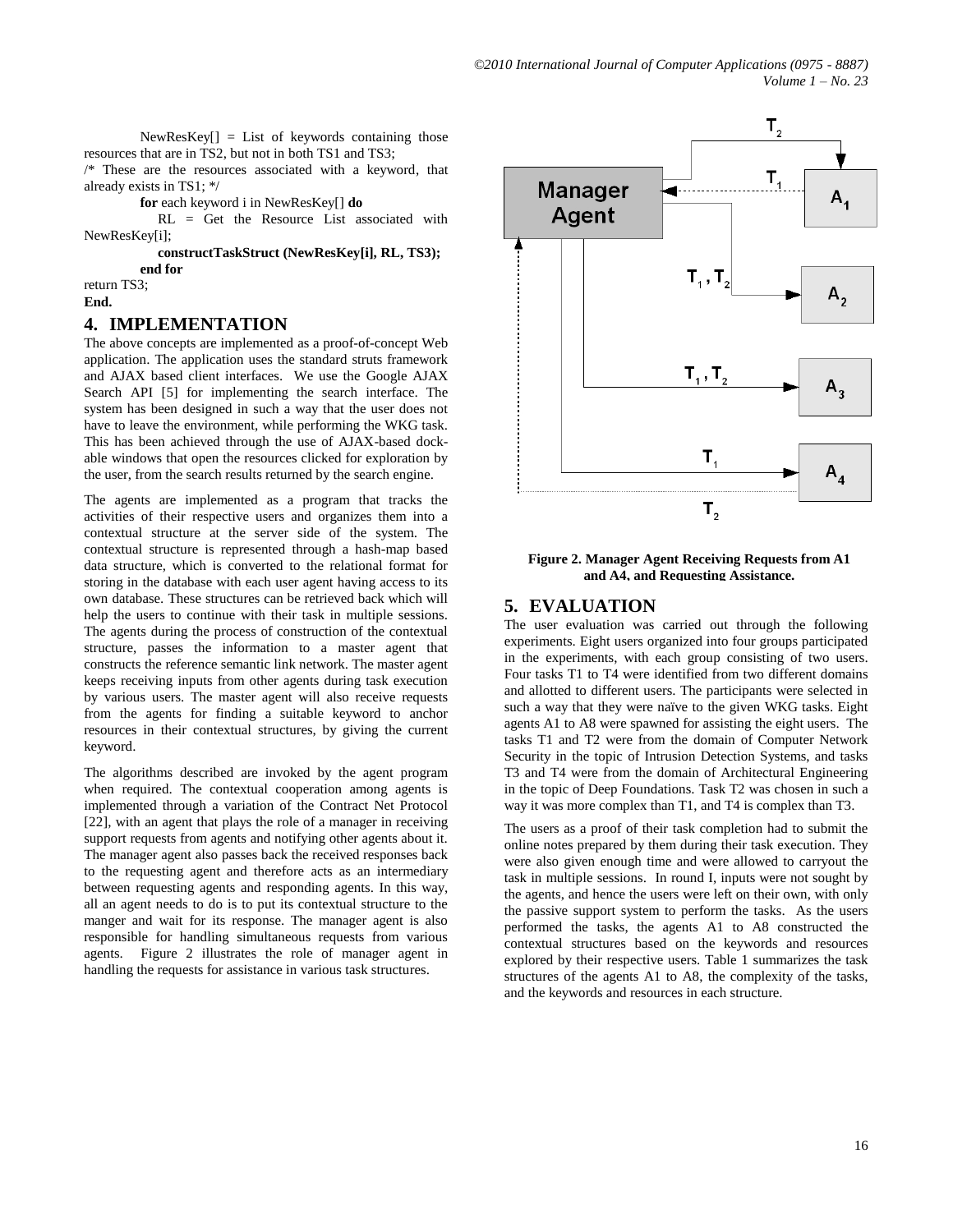| Agent          | <b>Task</b>    | Complexity | No. of<br><b>Keywords</b> | No. of<br><b>Resources</b> |
|----------------|----------------|------------|---------------------------|----------------------------|
| A <sub>1</sub> | T1             | Medium     | 3                         | 8                          |
| A <sub>2</sub> | T <sub>1</sub> | Medium     | 2                         | 3                          |
| A <sub>3</sub> | T <sub>2</sub> | High       | 4                         | 17                         |
| A4             | T <sub>2</sub> | High       | 5                         | 16                         |
| A5             | T <sub>3</sub> | Medium     | 3                         | 8                          |
| A6             | T <sub>3</sub> | Medium     | 3                         | 7                          |
| A7             | T <sub>4</sub> | High       | 4                         | 18                         |
| A8             | T <sub>4</sub> | High       | 4                         | 15                         |

**Table 1. Summary of Task Structures in Round I**

The experiments were repeated – round II - with users now executing tasks from the other domain. The users who executed tasks of Network Security now executed tasks in Architectural Engineering and vice versa. As the users executed the tasks, the agents started constructing the contextual structures of the respective tasks and sought assistance, as the users reached a position to explore a subtopic within their task. The agents were able to identify the subtopics by passing the user's keywords and its resources to the master agent, which uses its master structure and maps them to a commonly used string associated with same or similar resources.

**Table 2. Agent requests and responses received**

| Agent          | <b>Task</b>    | <b>Responses from Agents received during</b> |                  |                  |  |
|----------------|----------------|----------------------------------------------|------------------|------------------|--|
|                |                | <b>Request 1</b>                             | <b>Request 2</b> | <b>Request 3</b> |  |
| A <sub>1</sub> | T <sub>3</sub> | A5, A6, A7                                   | A5, A6           |                  |  |
| A <sub>2</sub> | T <sub>3</sub> | A5, A6, A7                                   | A5, A6           |                  |  |
| A <sub>3</sub> | T <sub>4</sub> | A7, A8                                       | A7, A8           | A7               |  |
| A <sub>4</sub> | T <sub>4</sub> | A7, A8                                       | A7, A8           | 0                |  |
| A <sub>5</sub> | T1             | A1, A2, A3                                   | A1, A2           |                  |  |
| A6             | T1             | A1, A2, A3                                   | A2               |                  |  |
| A7             | T <sub>2</sub> | A3, A4                                       | A3.              | 0                |  |
| A8             | T2             | A3, A4                                       | A3, A4           | A3               |  |

Table 2 summarizes the requests made by the agents and the offers received for their task structures. A maximum of three requests were made by the agents to other agents during the experiment. For instance, when T3 was executed, the agent A1 upon encountering the second distinct keyword, sought assistance from others. At that instance, A1's task structure for T3 was consisting of one keyword and three associated resources. The assistance was received from agents A5, A6, A7. This was possible, because the task of A7 was in the same domain, but the complexity of the task was higher than A5 or A6, and the user corresponding to A7 had ventured into many sub-topics. A new structure was constructed by A1 with the

inputs from A5, A6, and A7. However, when A1 sought assistance for the second time, as the user ventured into third distinct keyword, the responses were received from A5 and A6 only. This was because the new structure in A1, made the structure in A7 irrelevant. Also, an agent will respond only if it has additional keywords or resources that are not present in the requesting agent's task structure, though it may be qualifying with high relevance. Because of these, during subsequent requests made by an agent, as the user progresses in his task, the number of responses received becomes lesser and lesser. This pattern was noticed in the input request of all agents.

Table 3 summarizes the task structures constructed by the agents at the end of round 2. As it can be observed, there is a reduction in the number of resources used by the users, for performing their respective WKG tasks. The agents also suggest the keywords to the users, to explore further, when required.

| Agent          | <b>Task</b>    | Complexity | No. of<br><b>Keywords</b> | No. of<br><b>Resources</b> |
|----------------|----------------|------------|---------------------------|----------------------------|
| A <sub>1</sub> | T <sub>3</sub> | Medium     | 3                         | 6                          |
| A <sub>2</sub> | T <sub>3</sub> | Medium     | 3                         | 6                          |
| A <sub>3</sub> | T <sub>4</sub> | High       | 4                         | 14                         |
| A <sub>4</sub> | T <sub>4</sub> | High       | 4                         | 11                         |
| A <sub>5</sub> | T1             | Medium     | 2                         | 5                          |
| A <sub>6</sub> | T1             | Medium     | 2                         | 6                          |
| A7             | T <sub>2</sub> | High       | 4                         | 11                         |
| A8             | T <sub>2</sub> | High       | 4                         | 13                         |

**Table 3. Summary of Task Structures in Round II**

## **6. CONCLUSION**

In this paper, we address the challenge of assisting users involved in Web-based Knowledge Gathering (WKG) tasks, by proposing an environment consisting of intelligent agents that build contextual structures based on the observable behavior of the users involved in such tasks. The contextual information is the only source of implicit information that could be gathered from the user, and we utilized it for describing the contextual background of a WKG task. We chose the semantic link networks for representing the contextual information, as it gives a mechanism for organizing and structuring it, and also the BDIstyle agents that tracked the contextual information were able to directly use them for communication, learning and sharing in a cooperative environment. It also gave the ability for the agents to understand the intricacies of the task through the user's actions.

The agents were modeled to share their contextual task structures, and seek assistance from other agents in a cooperative environment that might have knowledge of same or similar kind of tasks. The process of determining the task similarity was achieved by finding the contextual relevancy between two given contextual task structures. Also the new information gathered from other agent's similar task structures was used to build a new task structure that could be used at appropriate instances for guiding and enriching the knowledge